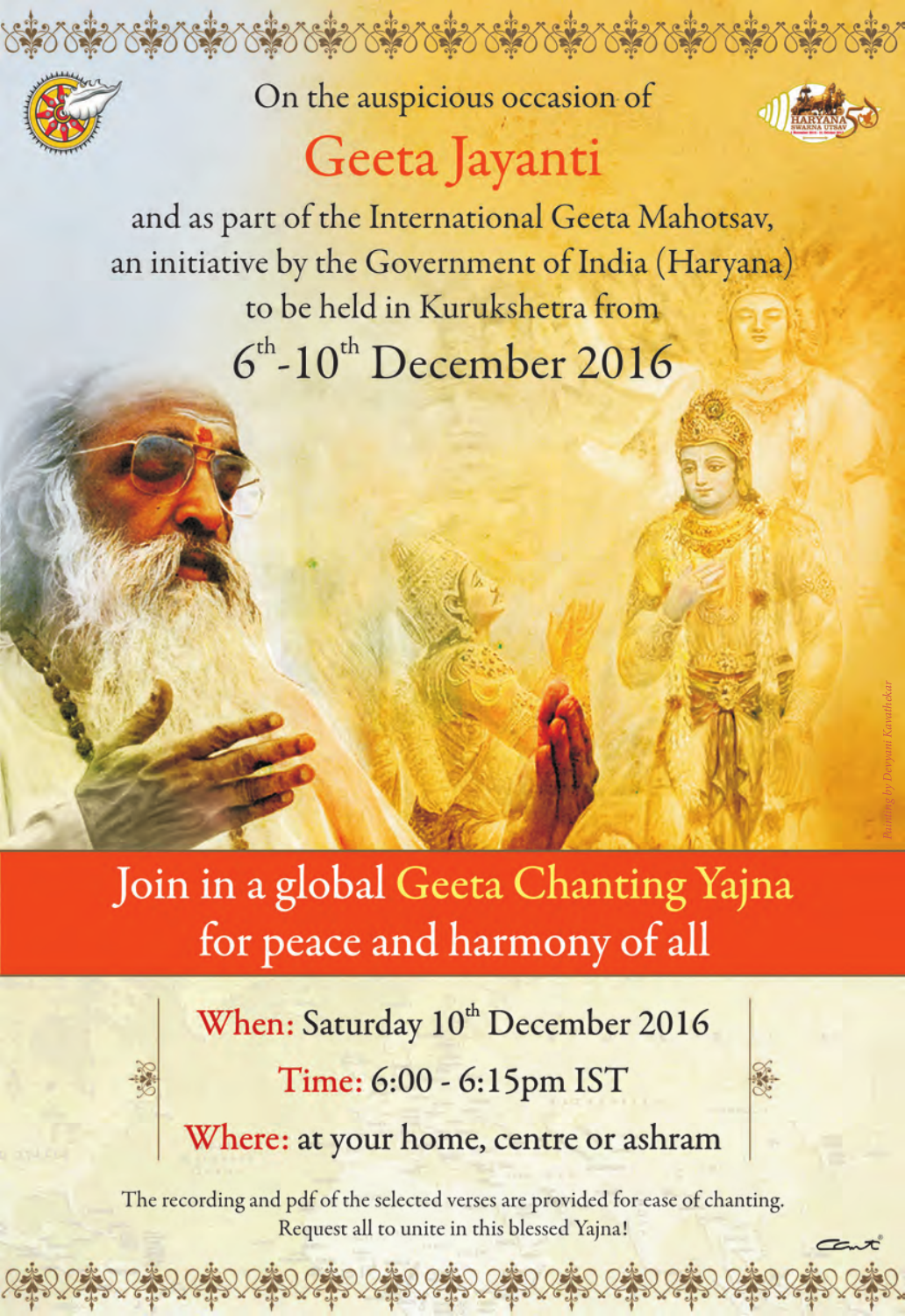#### धर्मक्षेत्रे कुरुक्षेत्रे समवेता युयुत्सवः। मामकाः पाण्डवाश्चैव किमकर्वत सञ्जय ।।

dharmakşetre kurukşetre samavetā yuyutsavah, māmakāh pāndavāścaiva kimakurvata sañjaya.  $(Ch 1-1)$ 

What did my people & Pāṇḍavas do after having assembled in the holy land of Kuruksetra, eager to fight the battle?

# कर्मण्येवाधिकारस्ते मा फलेषु कदाचन । मा कर्मफलहेतुर्भूर्मा ते सङ्गोऽस्त्वकर्मणि ।।

karmaņyevādhikāraste mā phaleșu kadācana, mā karmaphalaheturbhūrmā te sango'stvakarmaņi.  $(Ch 2-47)$ 

Thy right is to work only, but never to its fruits; let not the fruit of action be thy motive, nor let thy attachment be to inaction.

#### कर्मणैव हि संसिद्धिमास्थिता जनकादयः । लोकसङ्ग्रहमेवापि सम्पश्यन्कर्तमर्हसि ।।

karmaņaiva hi samsiddhimāsthitā janakādayah, lokasangrahamevāpi sampaśyankartumarhasi.  $(Ch 3-20)$ 

Janaka and others attained Perfection verily through action only; even with a view to protecting the masses you should perform action.

# एवं ज्ञात्वा कृतं कर्म पूर्वंरपि मुमुक्षुभिः । करु कर्मैव तस्मात्त्वं पर्वै: पर्वतरं कतम ।।१५।।

evam jñātvā krtam karma pūrvairapi mumuksubhih, kuru karmaiva tasmāttvam pūrvaih pūrvataram krtam.  $(Ch 4-15)$ 

Having known this, the ancient seekers after freedom, also performed action; therefore, you too, perform action, as did the ancients in the olden times.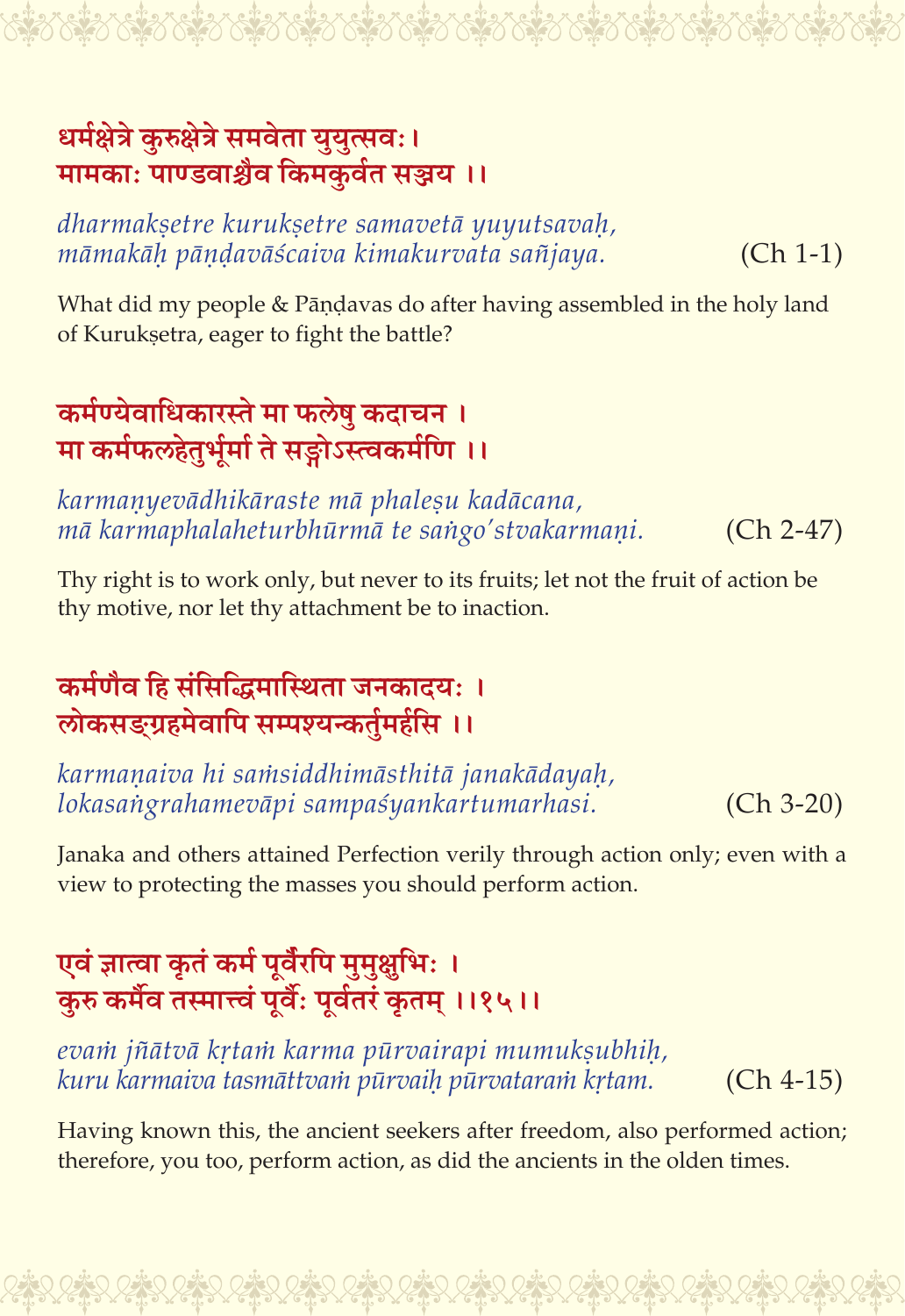#### ब्रह्मण्याधाय कर्माणि सङ्गं त्यक्त्वा करोति यः । लिप्यते न स पापेन पद्मपत्रमिवाम्भसा ।।१०।।

brahmanyādhāya karmāņi sangam tyaktvā karoti yah, lipyate na sa pāpena padmapatramivāmbhasā.  $(Ch 5-10)$ 

He, who does actions, offering them to Brahman, abandoning attachment, is not tainted by sin, just as a lotus leaf remains unaffected by the water on it.

# आत्मौपम्येन सर्वत्र समं पश्यति योऽर्जुन । सुखं वा यदि वा दुःखं स योगी परमो मत: ।।३२।।

ātmaupamyena sarvatra samam paśyati yorjuna, sukham vā yadi vā duhkham sa yogī paramo matah.  $(Ch 6-32)$ 

He who, through the likeness (sameness) of the Self, O Arjuna, sees equality everywhere, be it pleasure or pain, is regarded as the highest yogī.

#### मत्त: परतरं नान्यत्किञ्चिदस्ति धनञ्चय । मयि सर्वमिदं प्रोतं सुत्रे मणिगणा इव ।।७।।

mattah parataram nānyatkiñcidasti dhanañjaya, mayi sarvamidam protam sūtre maniganā iva.  $(Ch 7-7)$ 

There is nothing whatsoever higher than Me, O Dhanañjaya. All this is strung in Me, as clusters of gems on a string.

#### तस्मात्सर्वेषु कालेषु मामनुस्मर युध्य च । मय्यर्पितमनोबद्धिर्मामेवैष्यस्यसंशयम् ।।७।।

tasmātsarveşu kāleşu māmanusmara yudhya ca, mayyarpitamanobuddhirmāmevaisyasyasamśayam.  $(Ch 8-7)$ 

Therefore, at all times, remember Me and fight, with mind and intellect fixed (or absorbed) in Me; you shall doubtless, come to Me alone.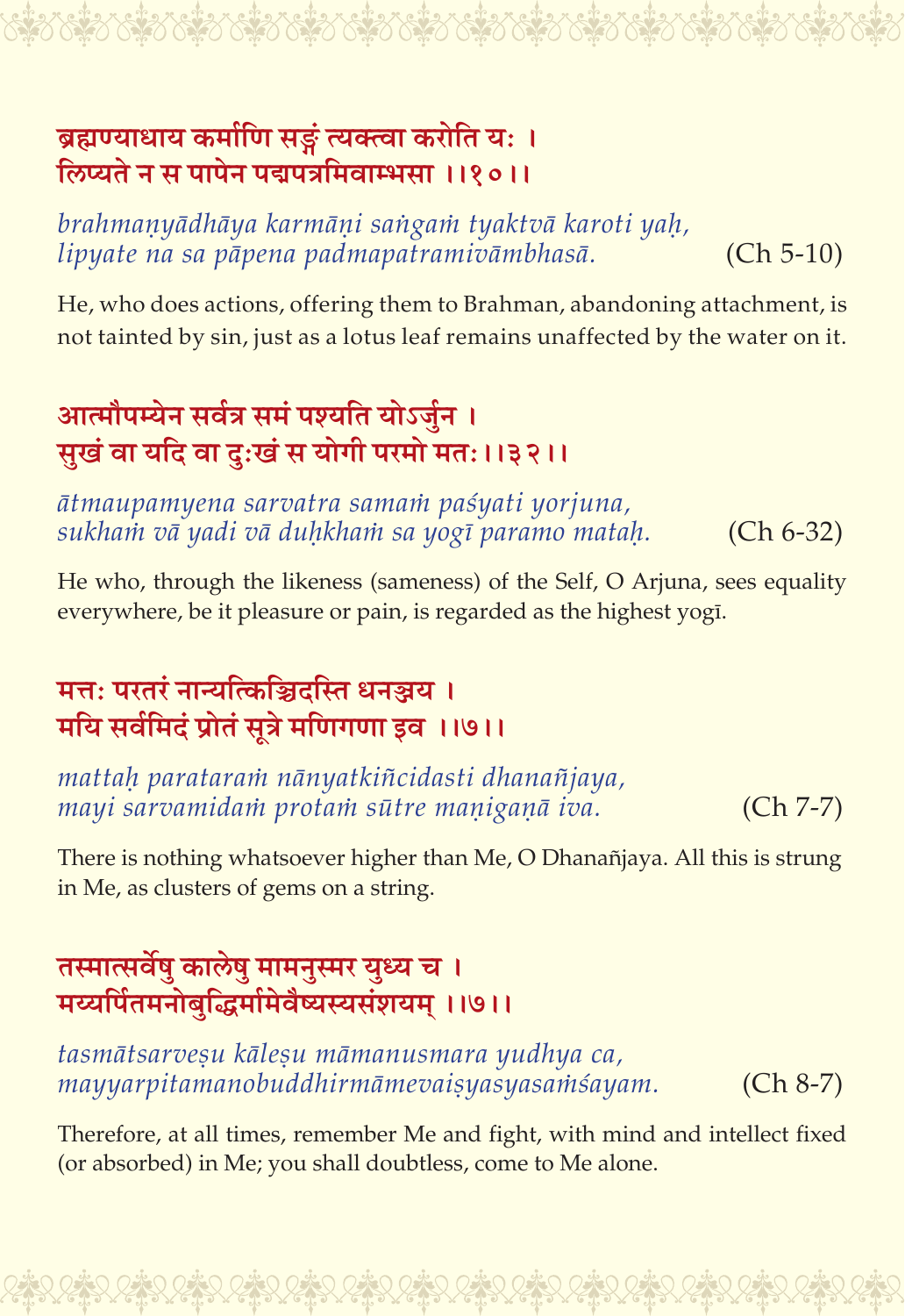#### मयाध्यक्षेण प्रकृतिः सूयते सचराचरम् । हेतुनानेन कौन्तेय जगद्विपरिवर्तते ।।१०।।

mayādhyakṣeṇa prakṛtiḥ sūyate sacarācaram, hetunānena kaunteya jagadviparivartate.

 $(Ch 9-10)$ 

Under Me as her supervisor, prakrti (nature) produces the moving and the unmoving; because of this, O Kaunteya, the world revolves?

# महर्षय: सप्त पूर्वे चत्वारो मनवस्तथा । मद्भावा मानसा जाता येषां लोक इमा: प्रजा: ।।६।।

maharșayah sapta pūrve catvāro manavastathā, madbhāvā mānasā jātā yesām loka imāķ prajāķ.  $(Ch 10-6)$ 

The seven great rsis, the ancient four and also the Manus, possessed of powers like Me, were born of (My) mind; from them are these creatures in the world (originated and sustained).

## दिवि सूर्यसहस्रस्य भवेद्युगपदुत्थिता । यदि भाः सदृशी सा स्याद्धासस्तस्य महात्मनः ।।१२।।

divi sūryasahasrasya bhavedyugapadutthitā, yadi bhāh sadrśī sā syādbhāsastasya mahātmanah.  $(Ch 11-12)$ 

If the splendour of a thousand suns was to blaze all at once (simultaneously) in the sky, that would be like the splendour of that mighty being (great soul).

## सन्नियम्येन्द्रियग्रामं सर्वत्र समबुद्धयः । ते प्राप्नवन्ति मामेव सर्वभूतहिते रताः ।।४।।

sanniyamyendriyagrāmam sarvatra samabuddhayah, te prāpnuvanti māmeva sarvabhūtahite ratāh.  $(Ch 12-4)$ 

Having restrained all the senses, even-minded everywhere, rejoicing ever in the welfare of all beings, verily, they also come unto Me.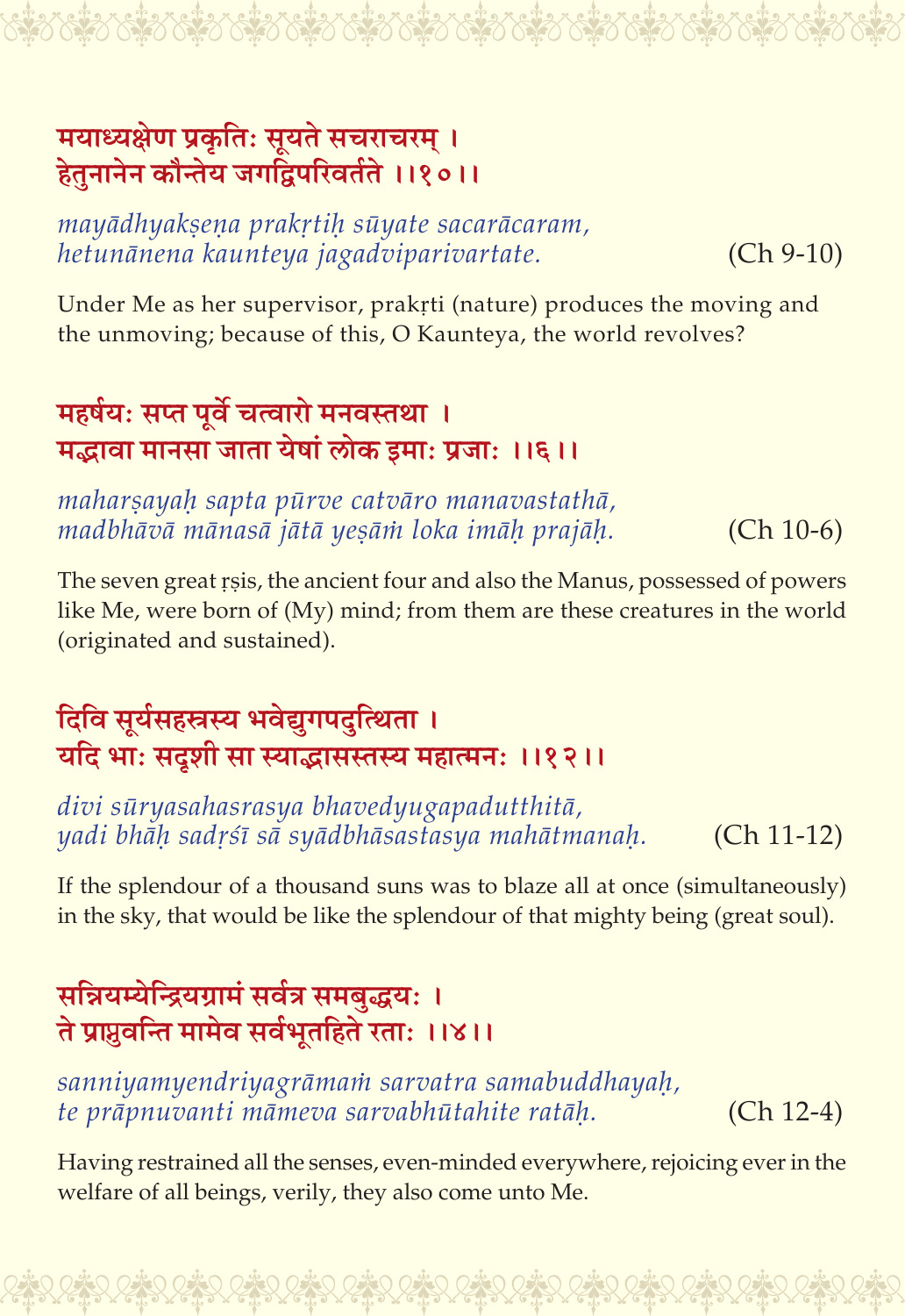#### बहिरन्तश्च भुतानामचरं चरमेव च । सक्ष्मत्वात्तदविज्ञेयं दरस्थं चान्तिके च तत् ।।

#### bahirantaśca bhūtānāmacaram carameva ca, sūksmatvāttadavijñeyam dūrastham cāntike ca tat.  $(Ch 13-16)$

Without and within (all) beings, the unmoving and also the moving; because of its subtlety unknowable; and near and far away - is That.

# कर्मणः सुकृतस्याहः सात्त्विकं निर्मलं फलम् । रजसस्तु फलं दुःखमज्ञानं तमसः फलम् ।।१६।।

karmanah sukrtasyāhuh sāttvikam nirmalam phalam, rajasastu phalam duhkamajñānam tamasah phalam.  $(Ch 14-16)$ 

The fruit of good action, they say, is sāttvika and pure; verily the fruit of rajas is pain, and the fruit of tamas is ignorance.

## शरीरं यदवाप्नोति यचाप्यत्क्रामतीश्वरः । गृहीत्वैतानि संयाति वायुर्गन्धानिवाशयात् ।।८।।

śarīram yadavāpnoti yaccāpyutkrāmatīśvarah, grhītvaitāni samyāti vāyurgandhānivāśayāt.  $(Ch 15-8)$ 

When the Lord obtains a body and when He leaves it, He takes these and goes (with them) as the wind takes the scents from their seats (the flowers).

# दैवी सम्पद्विमोक्षाय निबन्धायासुरी मता । मा शृचः सम्पदं दैवीमभिजातोऽसि पाण्डव ।।५।।

daivī sampadvimoksāya nibandhāyāsurī matā, mā śucah sampadam daivīmabhijāto'si pāņdava.  $(Ch 16-5)$ 

The divine nature is deemed for liberation, the demoniacal for bondage; grieve not, O Pāņdava, you are born with divine qualities.